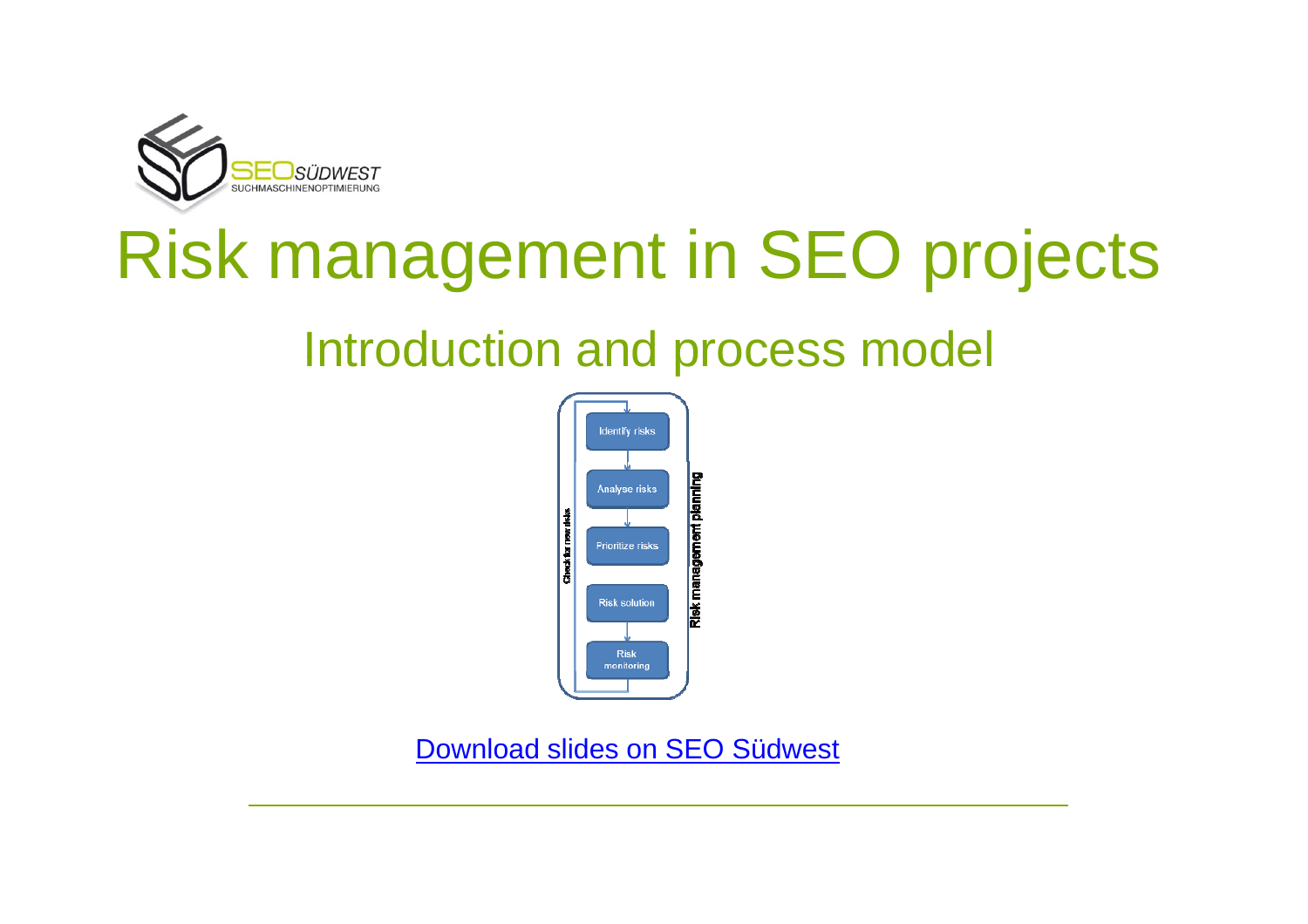

# Risk-boosting factors in all projects

- Lack of time, deadlines •
- $\bullet$ Bad acquisition and controlling of key performance indicators
- $\bullet$ Insufficient project management
- $\bullet$ Bad management of requirements and expectations
- $\bullet$ Huge and long-lasting projects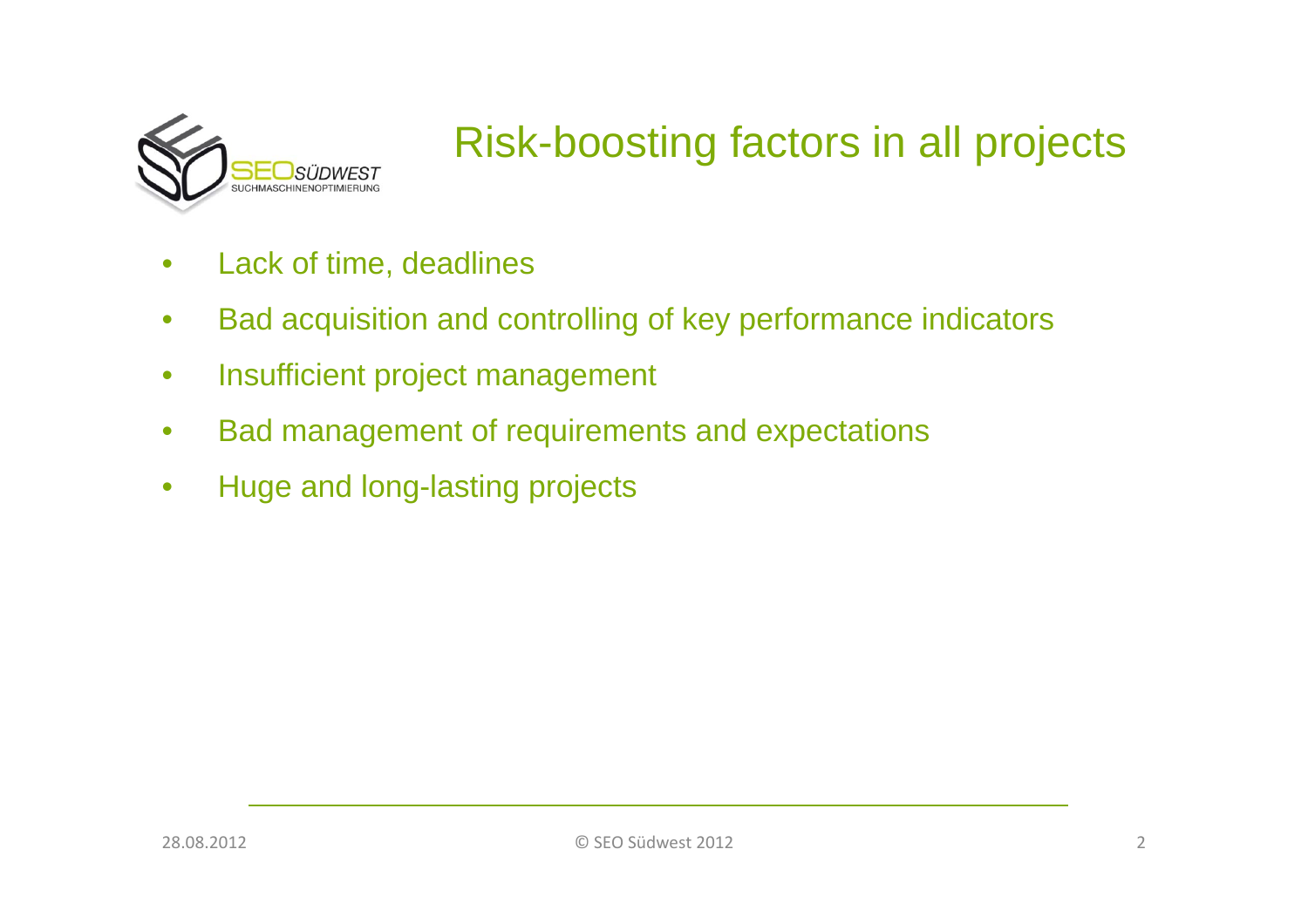

# Risk-boosting factors in SEO projects

- Wrong expectations about SEO success •
- $\bullet$ No ex-ante planning of SEO success factors
- $\bullet$ SEO conducted without project management
- $\bullet$  SEO manager in role of project manager without having project management experience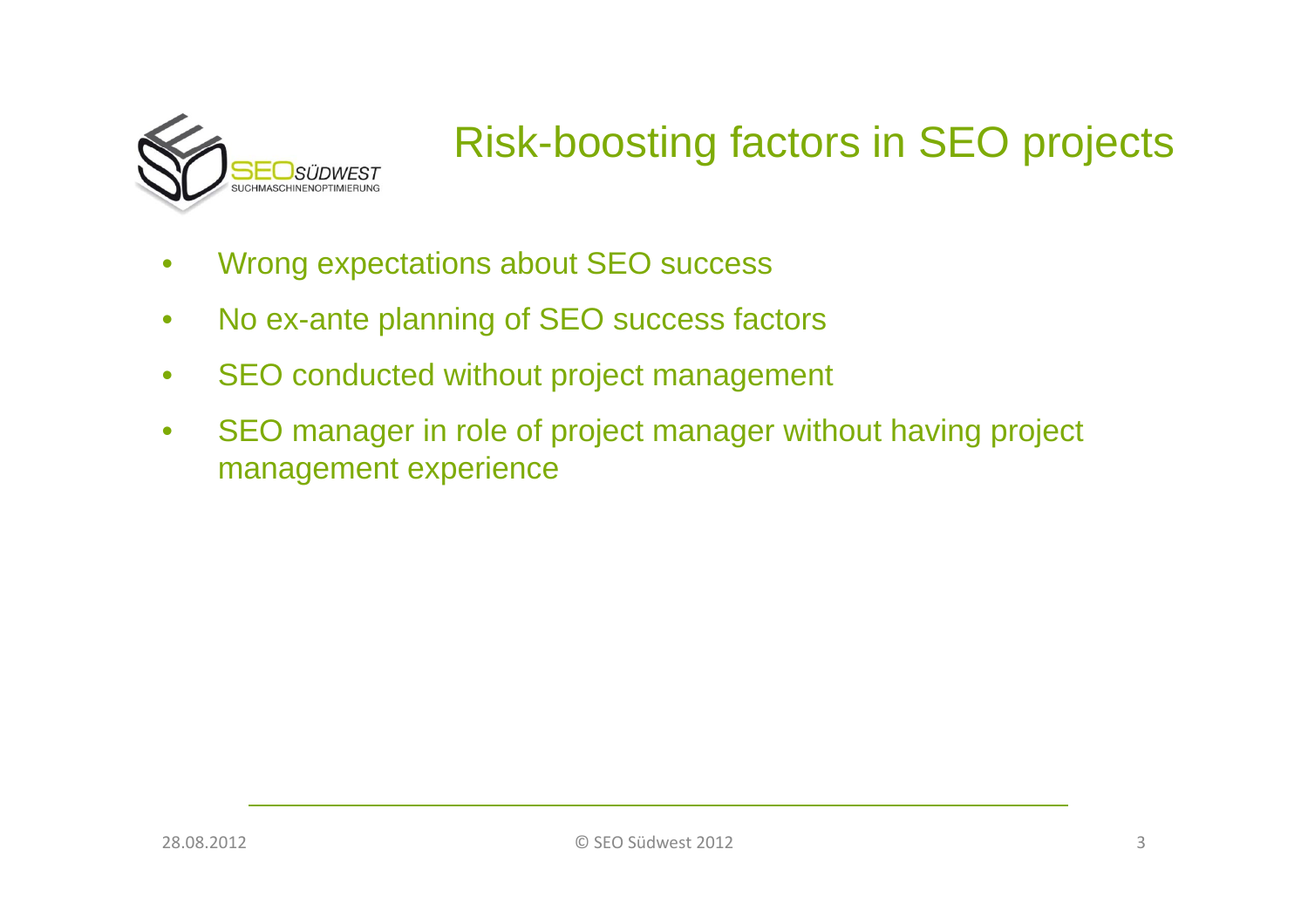

# Risk definition

Risk definition: uncertain event that effects one or more project objectives. Notice: effects can be positive or negative!

Example: The outage of an important software developer can cause <sup>a</sup> two-week delay of project completion

Risks consist of different components:

- $\bullet$ Risk event with probability of risk event
- $\bullet$ Risk impact with probability of risk impact
- $\bullet$  Expected gain or loss calculated from expected effect multiplied with probability of risk event and risk impact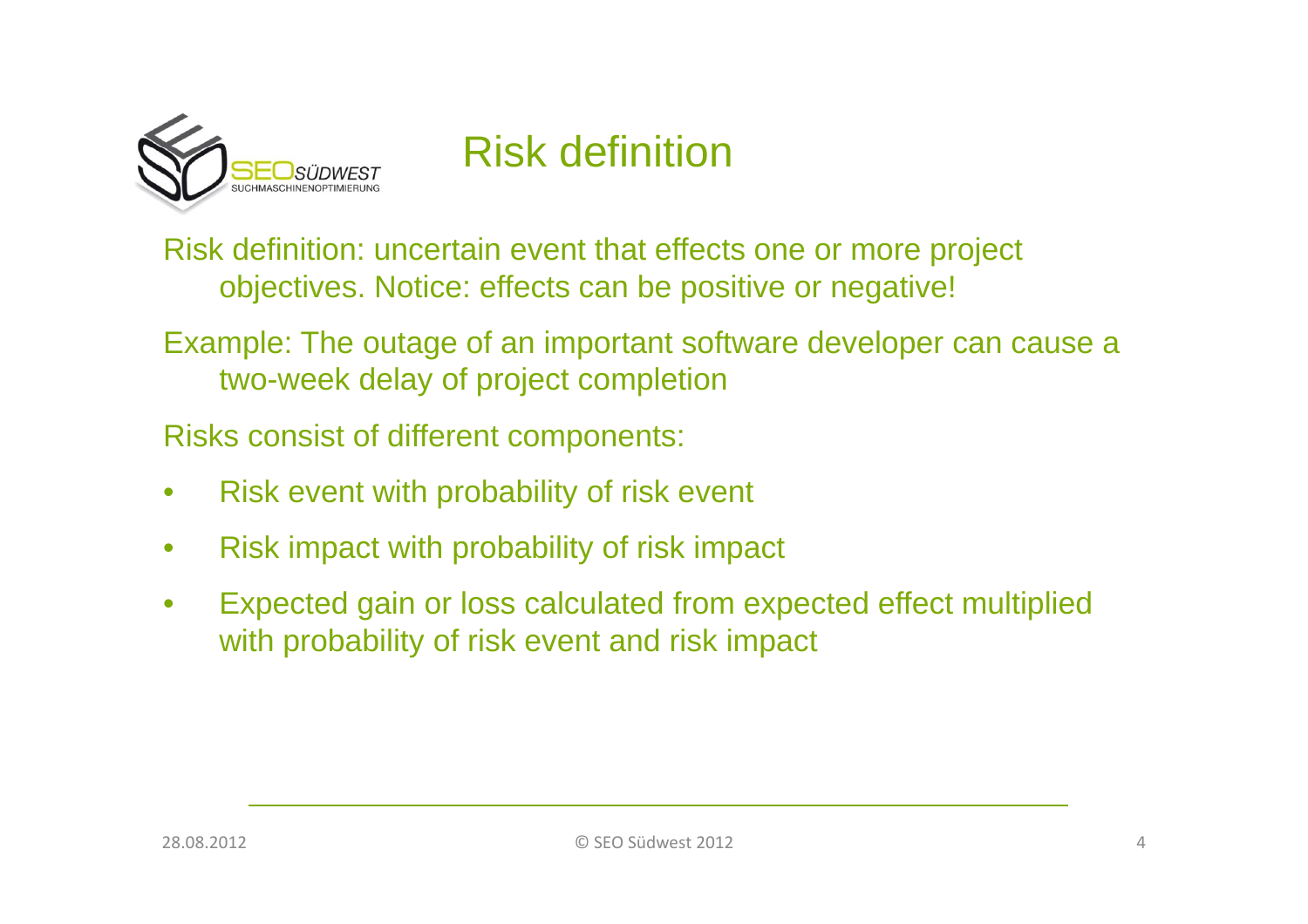

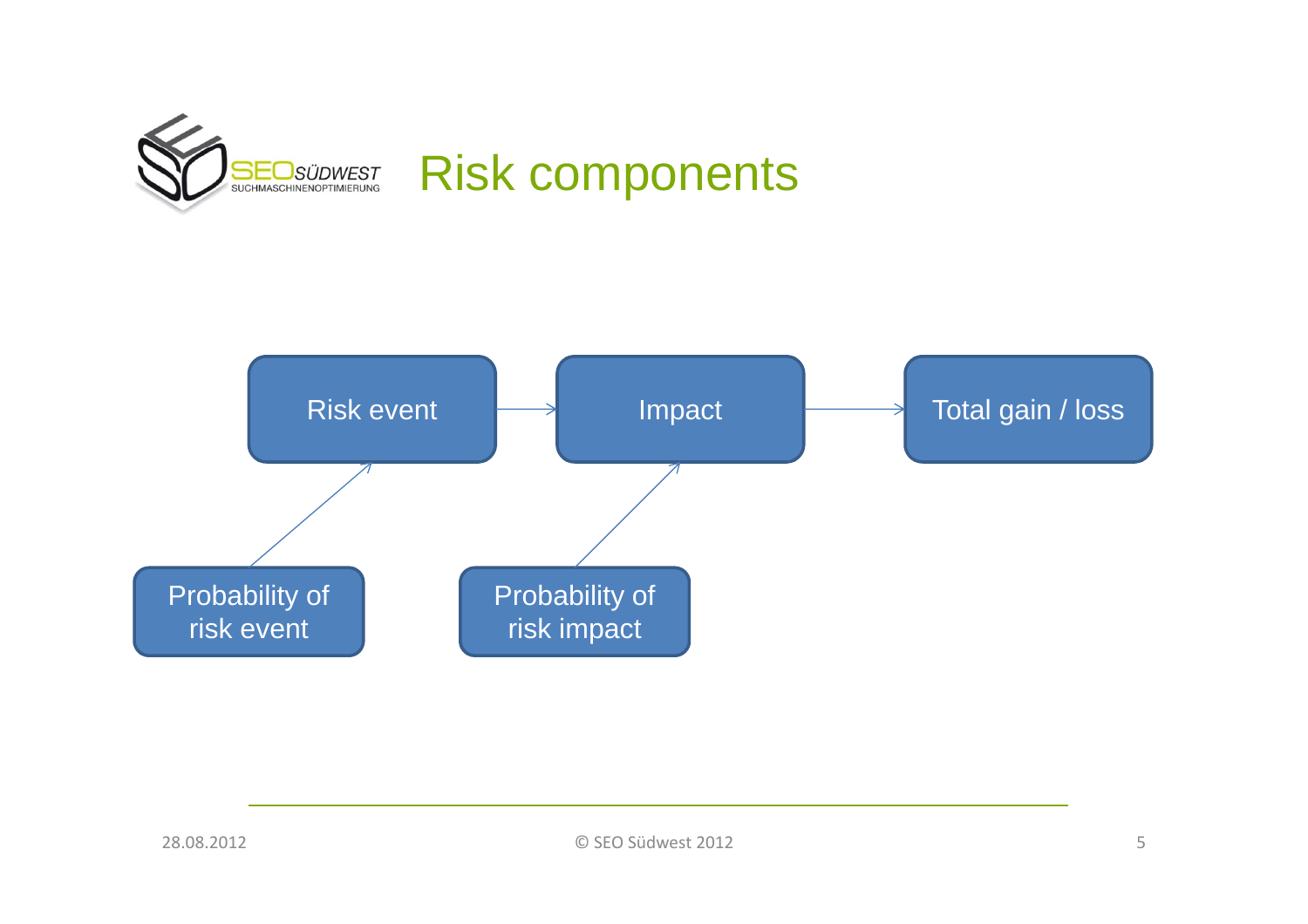

### Typical SEO risk-events

- Google updates search algorithm unexpectedly •
- $\bullet$ Important backlink is being devaluated
- $\bullet$ SEO black hat methods are discovered by Google
- $\bullet$ Wrong implementation of "rel canonical" attribute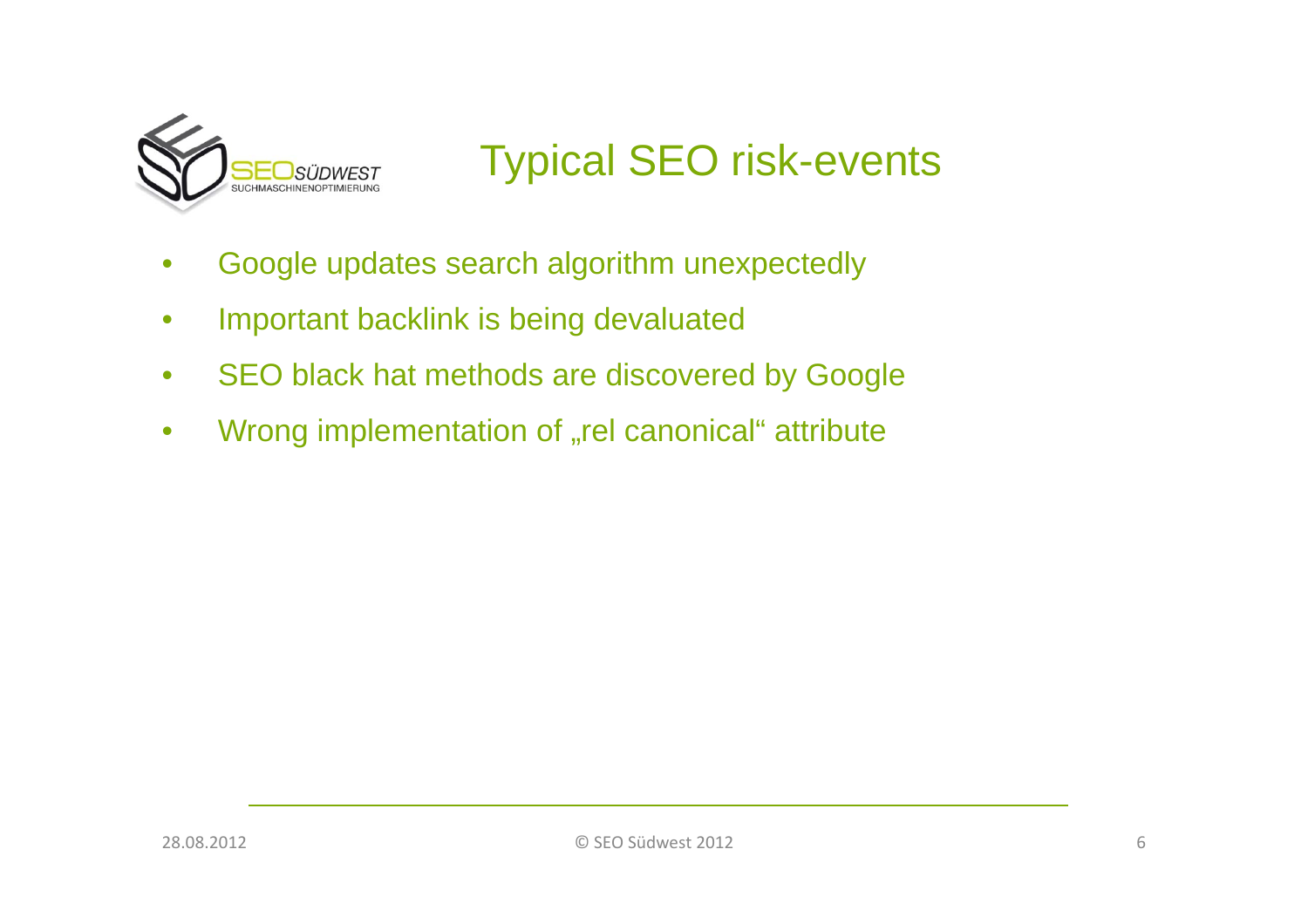

## Typical impacts of SEO risks

- Website receives a penalty and is downgraded<br>● Multinle nages vanish from index  $\bullet$
- Multiple pages vanish from index
- $\bullet$ Domain is void due to black hat methods
- $\bullet$ Client won't pay because he is not satisfied with results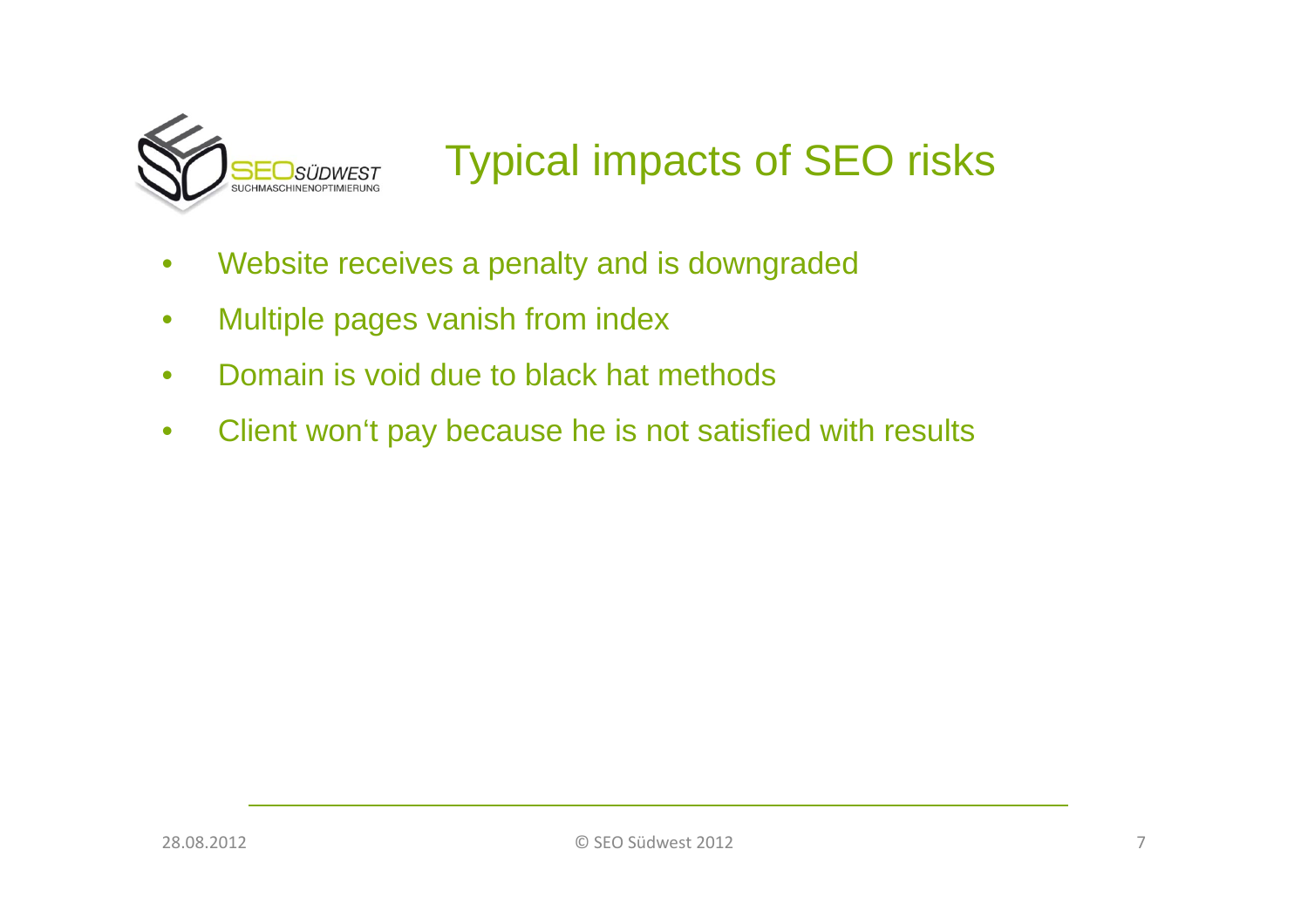

#### Risk categories

- Known risks that can be anticipated. Example: competitors follow •their own SEO strategy and bias succes of your SEO efforts
- $\bullet$  $\bullet$   $\;\;$  Unknown risks that cannot be anticipated. Example: change of Google search algorithm that leads to declined ranking
- $\bullet$ Scope risks (caused by frequent change requests or defects)
- $\bullet$  Schedule risks (delays, dependencies, wrong estimates or multiple critical paths)
- $\bullet$  Resource-based risks (outsourcing, distributed teams, integration of new team members)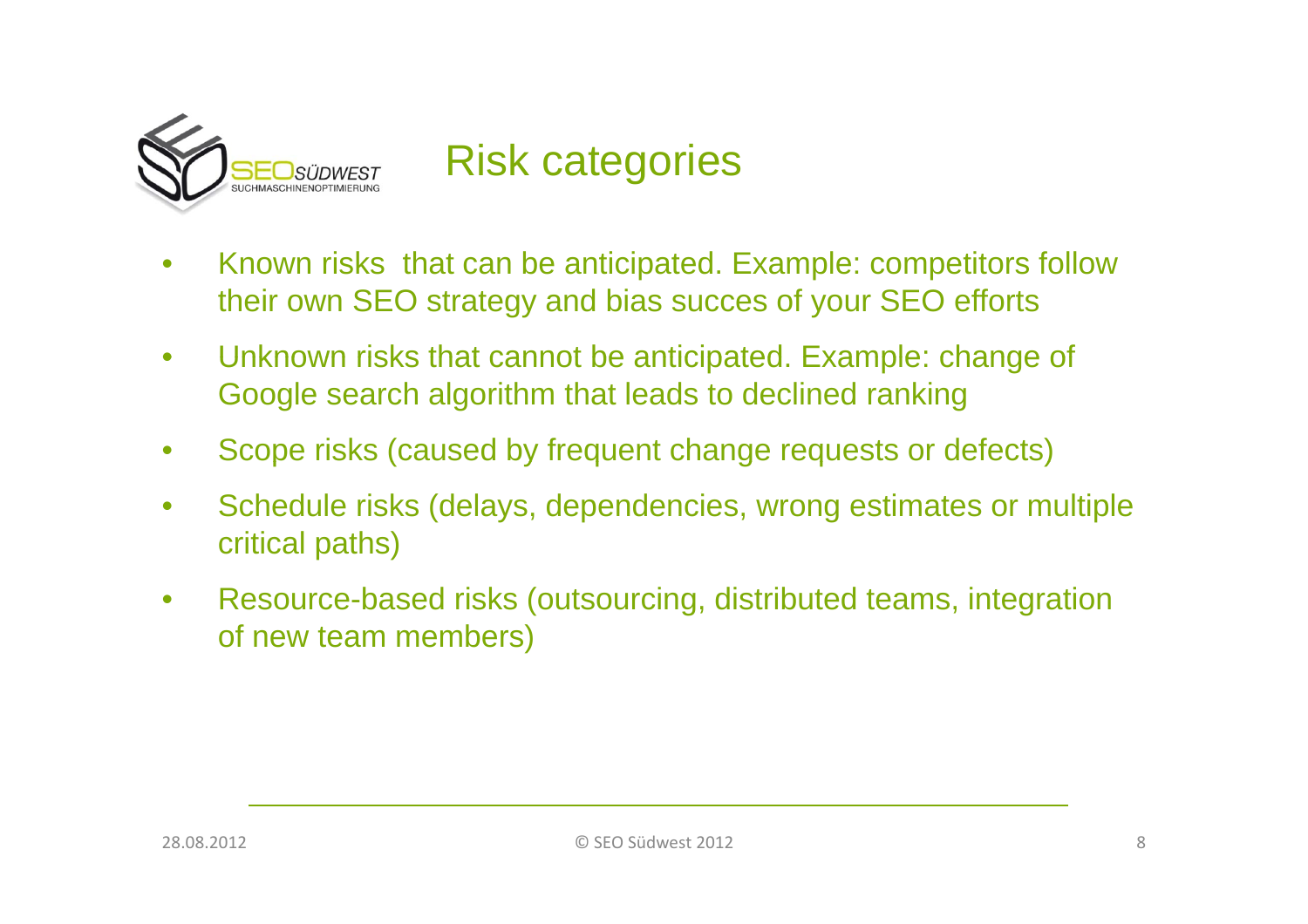

## Multiple critical paths in projects



Critical path 2

A critical path determines the duration of the project. If there is

more than one critical path in the project, the risk of a higher duration increases.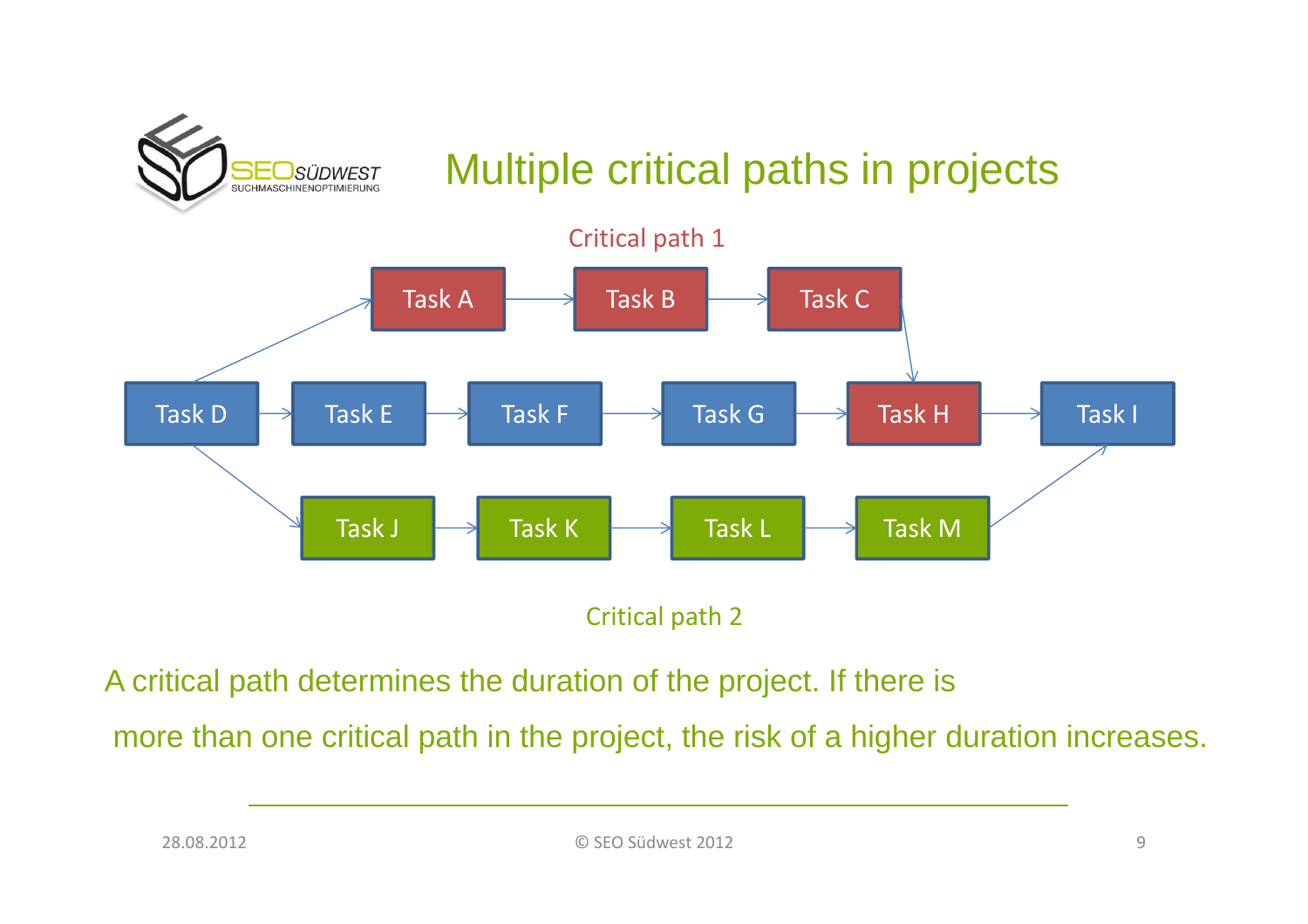

## Risk management benefits

- Future problems are recognized and can be eliminated in due  $\bullet$ time
- $\bullet$ • Incentive to deal with project more intensely
- $\bullet$ Incentive to deal with project stakeholders more intensely
- $\bullet$ • Promotion of censorious thinking in project team
- $\bullet$ More successful projects
- $\bullet$ Risk management as a team building activity
- $\bullet$ Continous improvement of project management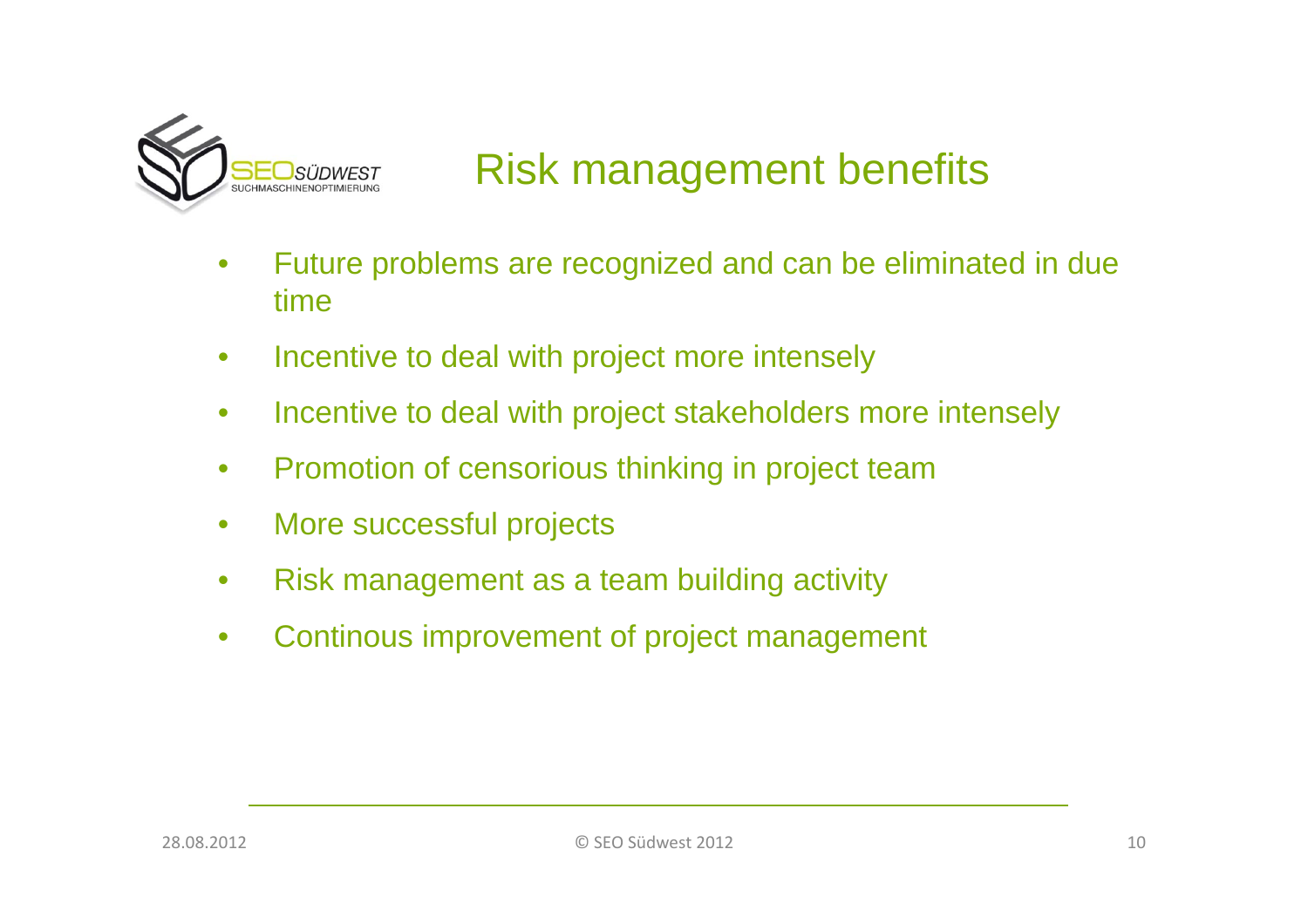

#### Context of risk management

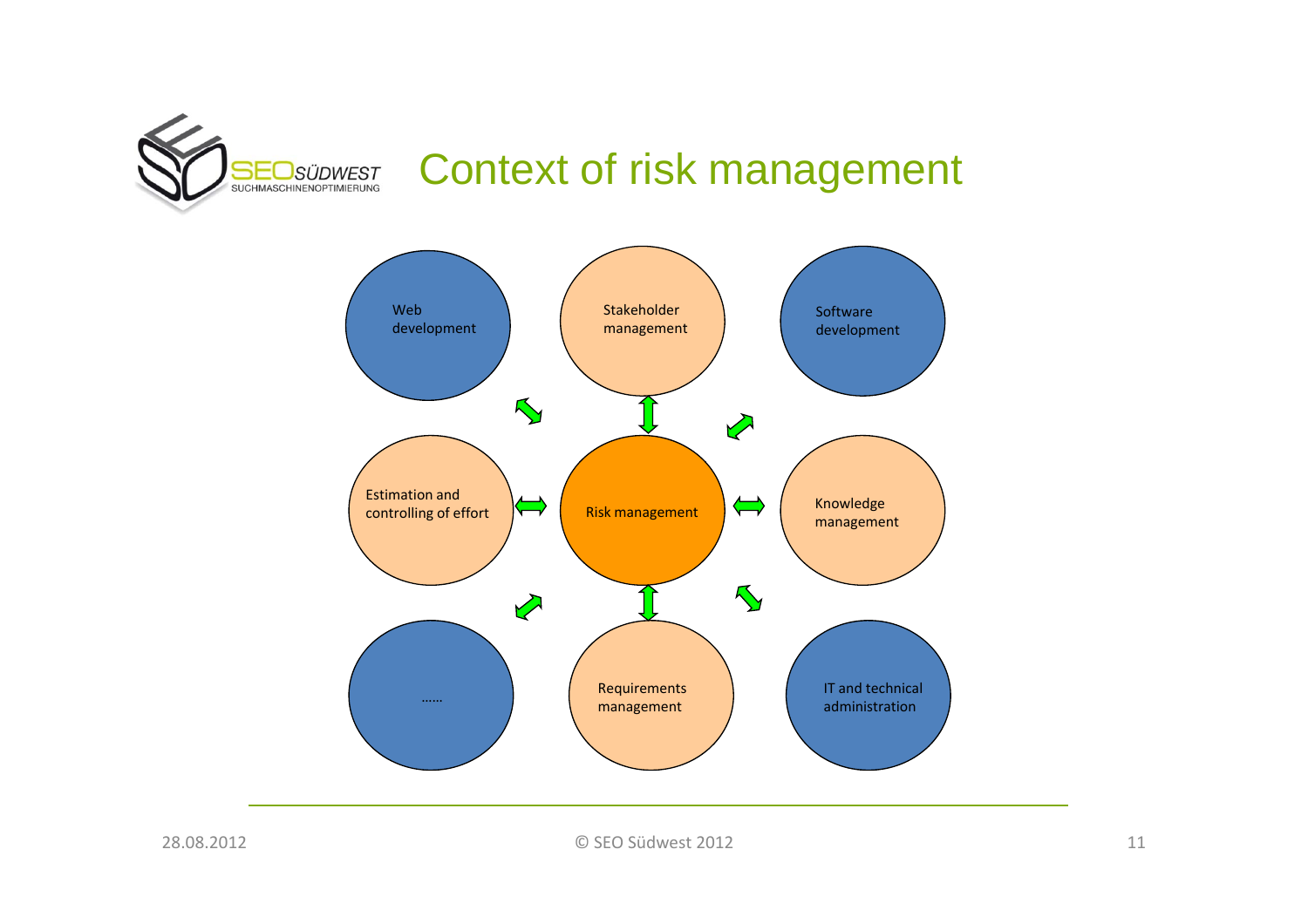

# Elements of risk management process

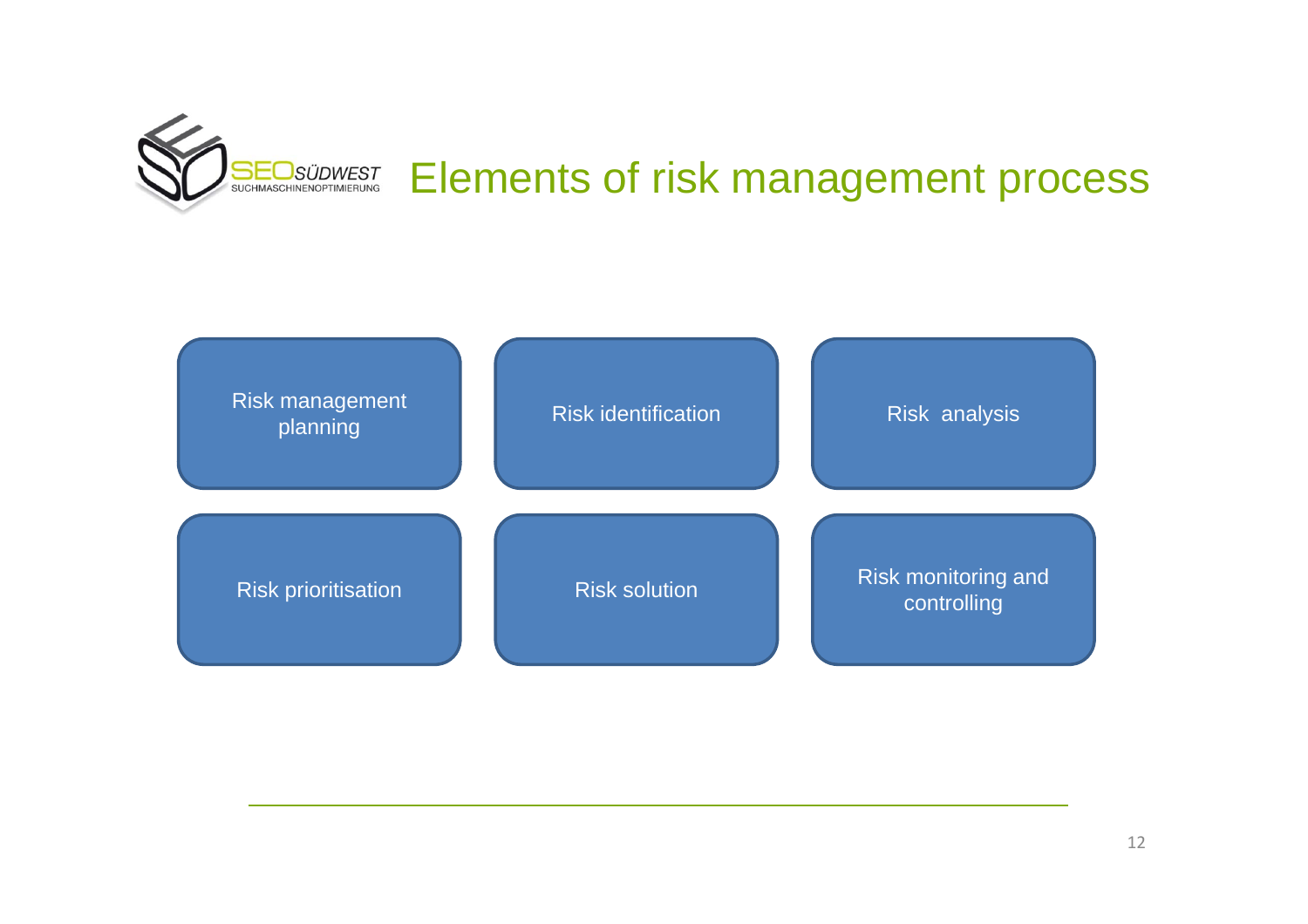#### Risk management process



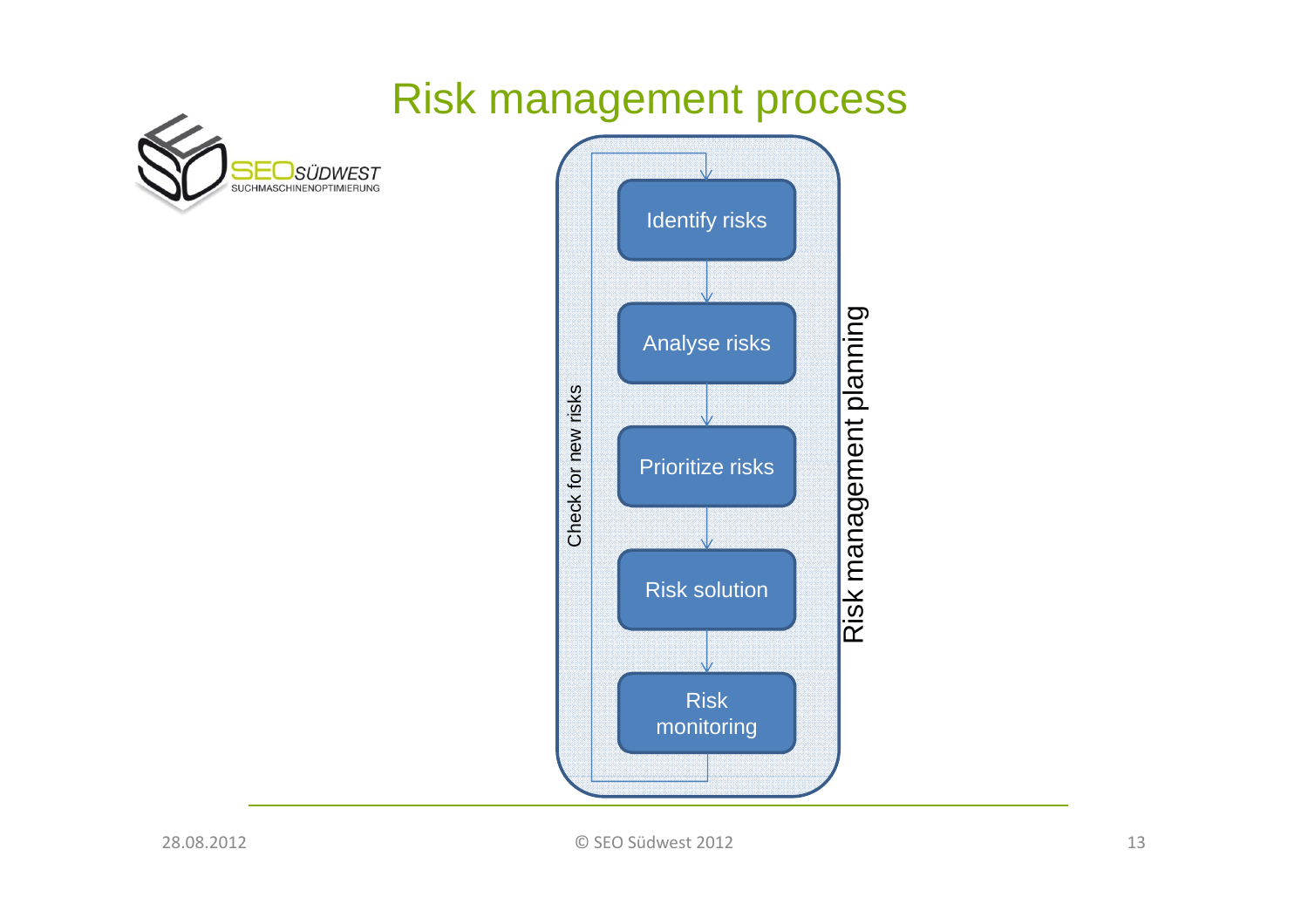

#### Risk management planning

- Describes the risk management process in the project<br>● What has to be communicated? •
- What has to be communicated?
- •What kind of meetings are needed?
- •Which tools, documents etc. are used?
- •First estimate of overall project risk
- •Definition of risk categories
- •Definition of key figures (e.g. for risk probability and impact)
- $\bullet$ Schedule planning

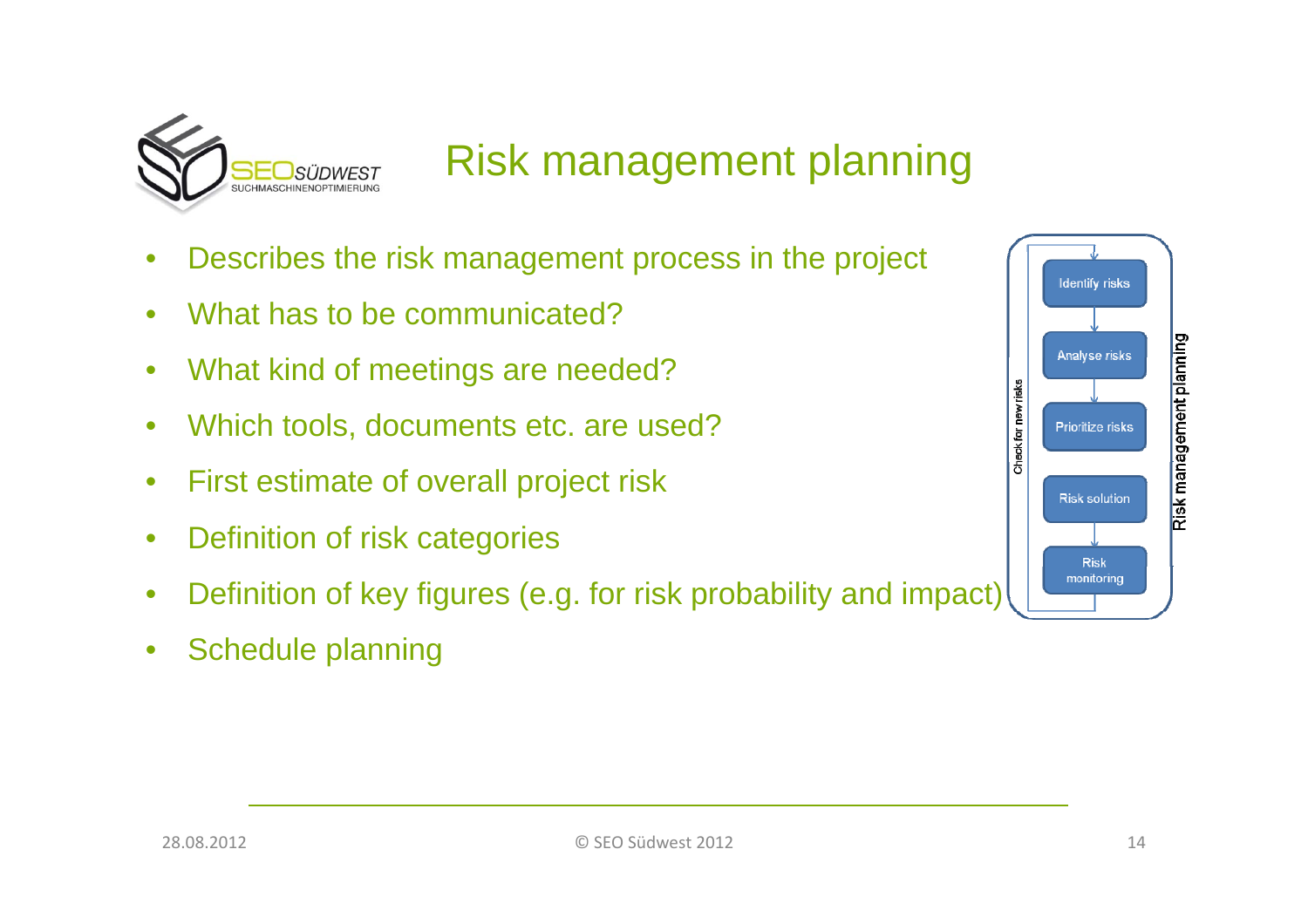

# Risk identification (1/2)

- Start risk identification as soon as possible  $\bullet$
- $\bullet$ Iterative process. Repeat throughout the whole project
- $\bullet$ Should be part of every status meeting
- $\bullet$ Opens out into risk index
- $\bullet$  Risk identification tools and techniques:
	- $\bullet$ Brainstorming, expert reviews
	- $\bullet$ **Checklists**
	- $\bullet$ Document analysis, analysis of assumptions
	- $\rightarrow$  Important: include all project areas, respect positive and negative risks!

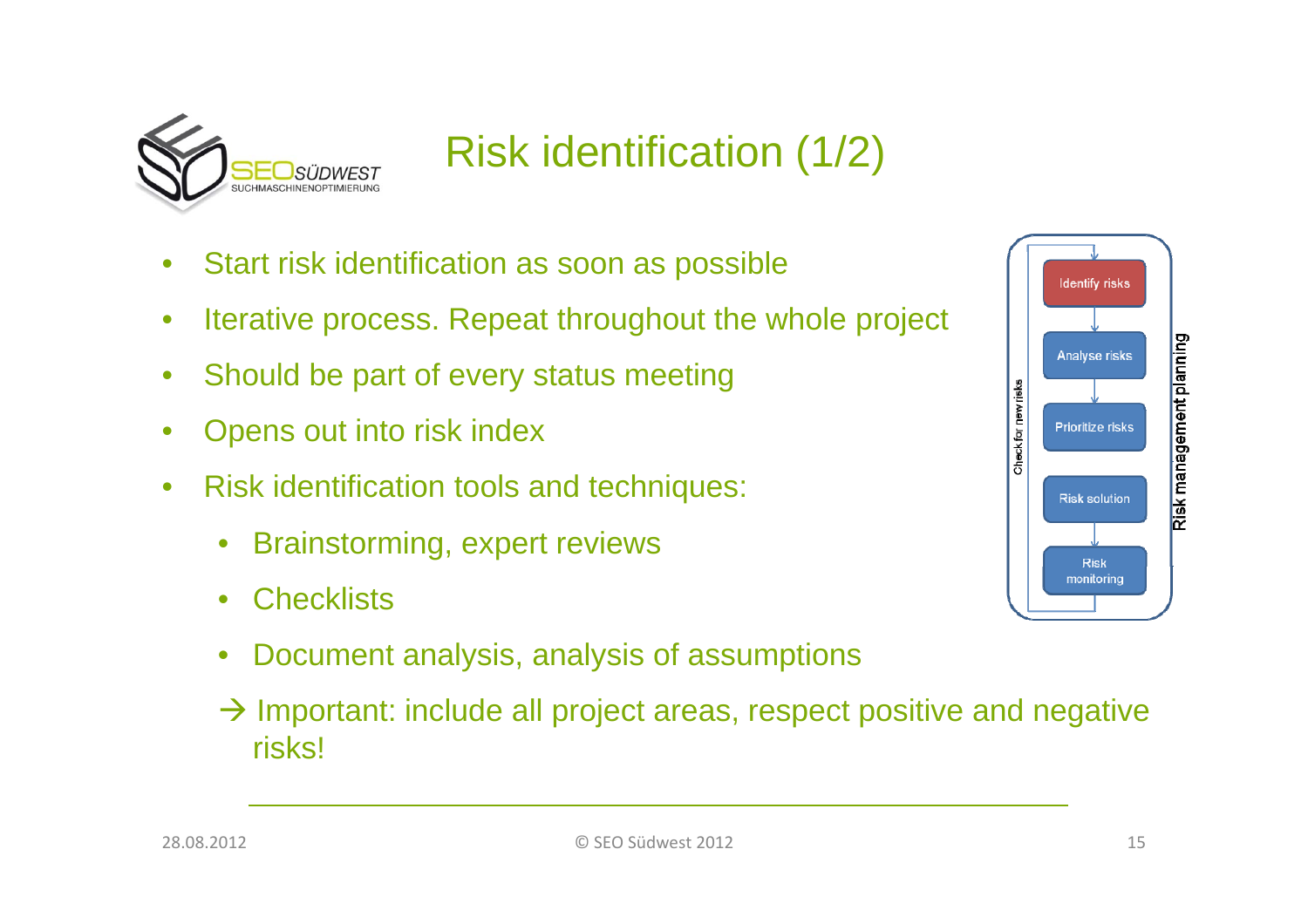# Risk identification (2/2)



- $\bullet$ • First counteraction can be planned while conducting risk identification already
- $\bullet$ Most urgent risks are addressed first
- $\bullet$ Not later than kickoff the risk index must exist

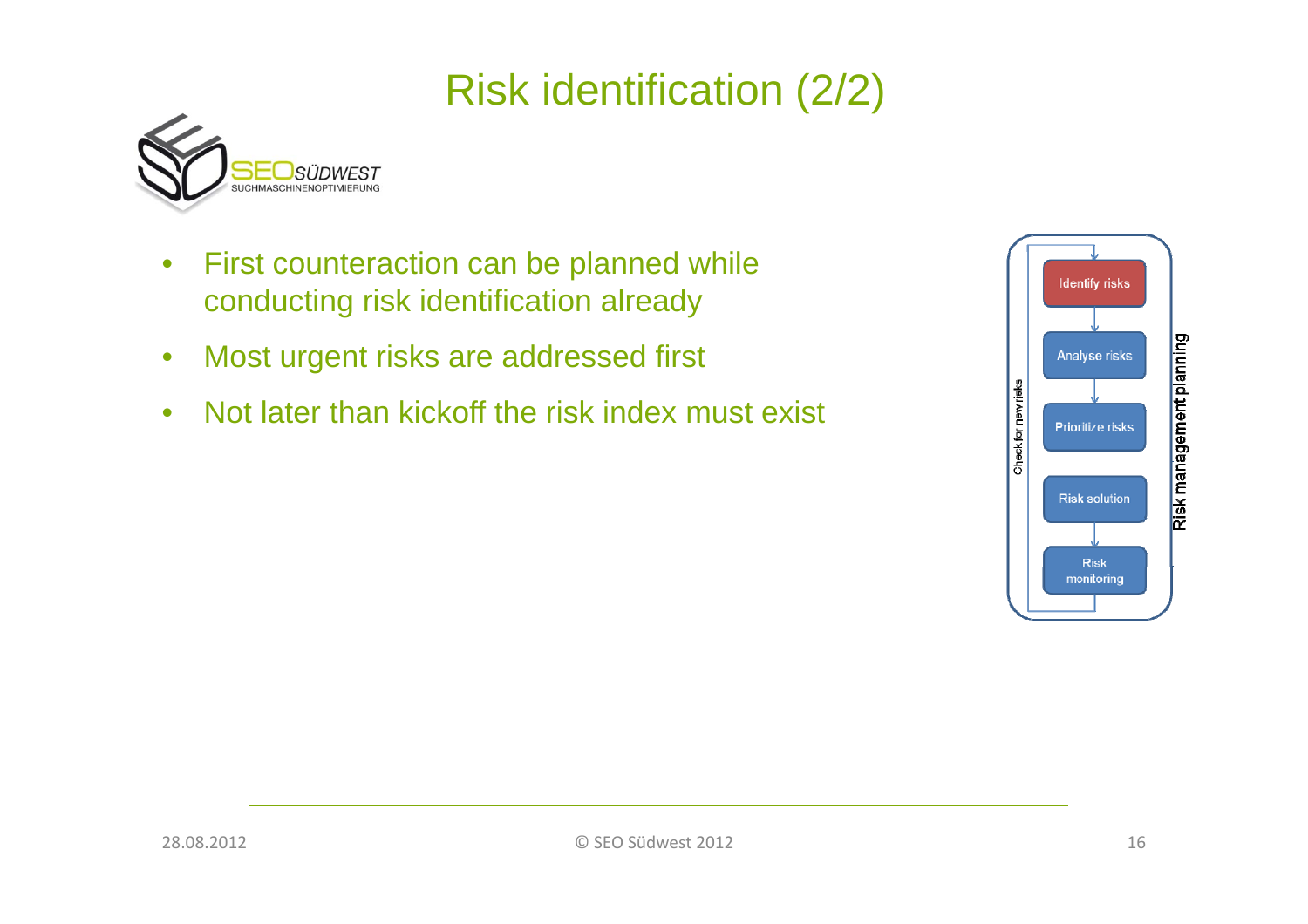

# Risk analysis

- •Qualitative vs. quantitative risk analysis
- •Qualitative: classify risk by severity: "low", "middle", "high"
- $\bullet$  Quantitative: detailed calculation of probability and impact
- $\bullet$  Qualitative analysis is mainly used for risk prioritisation
- $\bullet$ • Risk analysis and risk prioritisation can be done together
- $\bullet$  In order to avoid arbitrariness and subjective influence when defining risk probability it makes sense to use pre-defined rankings like: 0-10%, 11-50 %, 51-80%, 81-100 %.

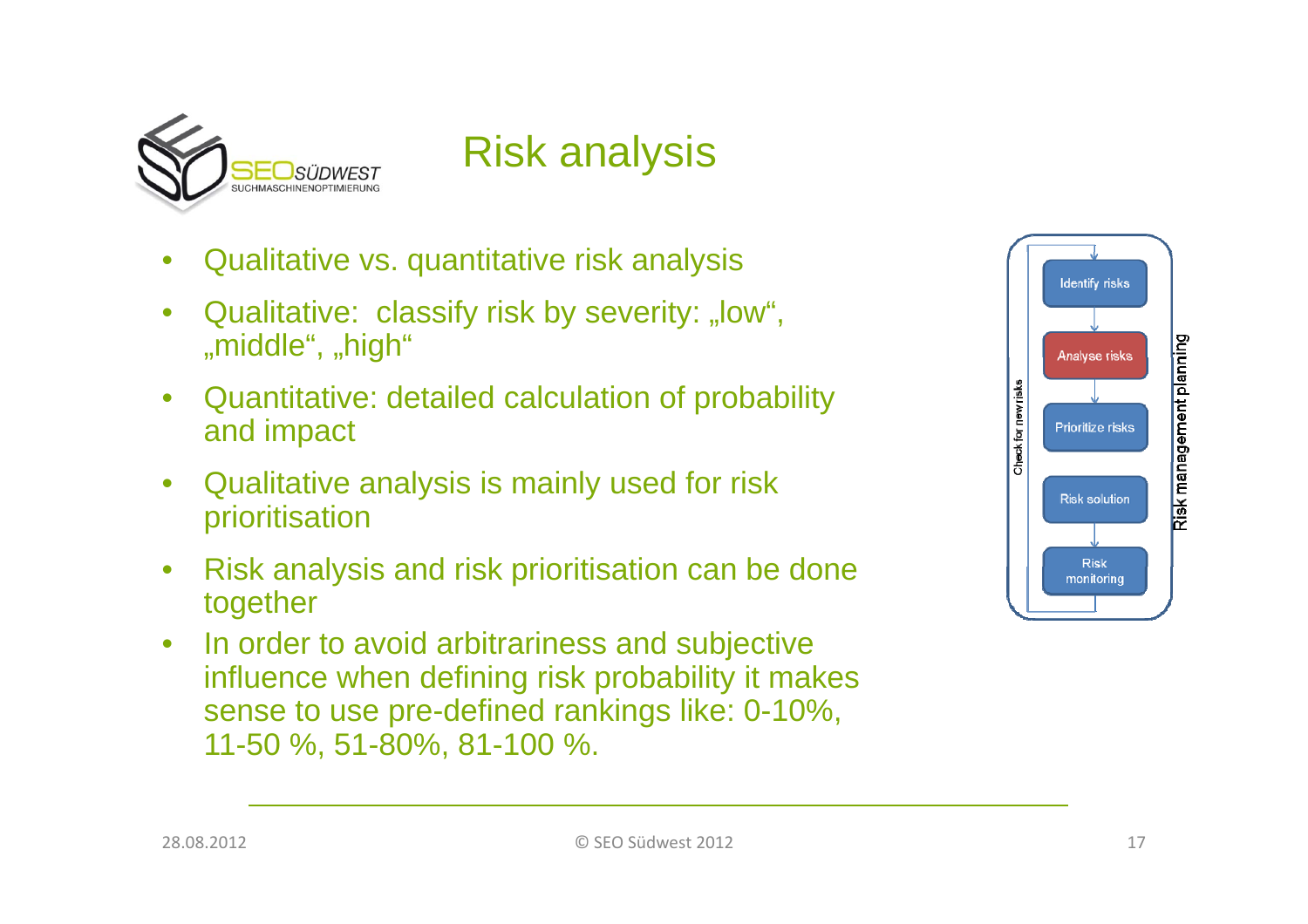

### Risk analysis: tools and methods

- Risk matrix (qualitative risk analysis)<br>• PERT (Program Evolution and Revie •
- PERT (Program Evolution and Review Technique)  $\rightarrow$  comparing optimistic and pessimistic estimations (quantitative risk analysis)
- $\bullet$  Monte Carlo Analysis (automated and iterative calculation of different project results shows probability distribution)
- $\bullet$ Expert reviews
- $\bullet$ **Interviews**
- $\bullet$ **Workshops**
- $\rightarrow$  The latter four used for quantitative and qualitative analysis as well

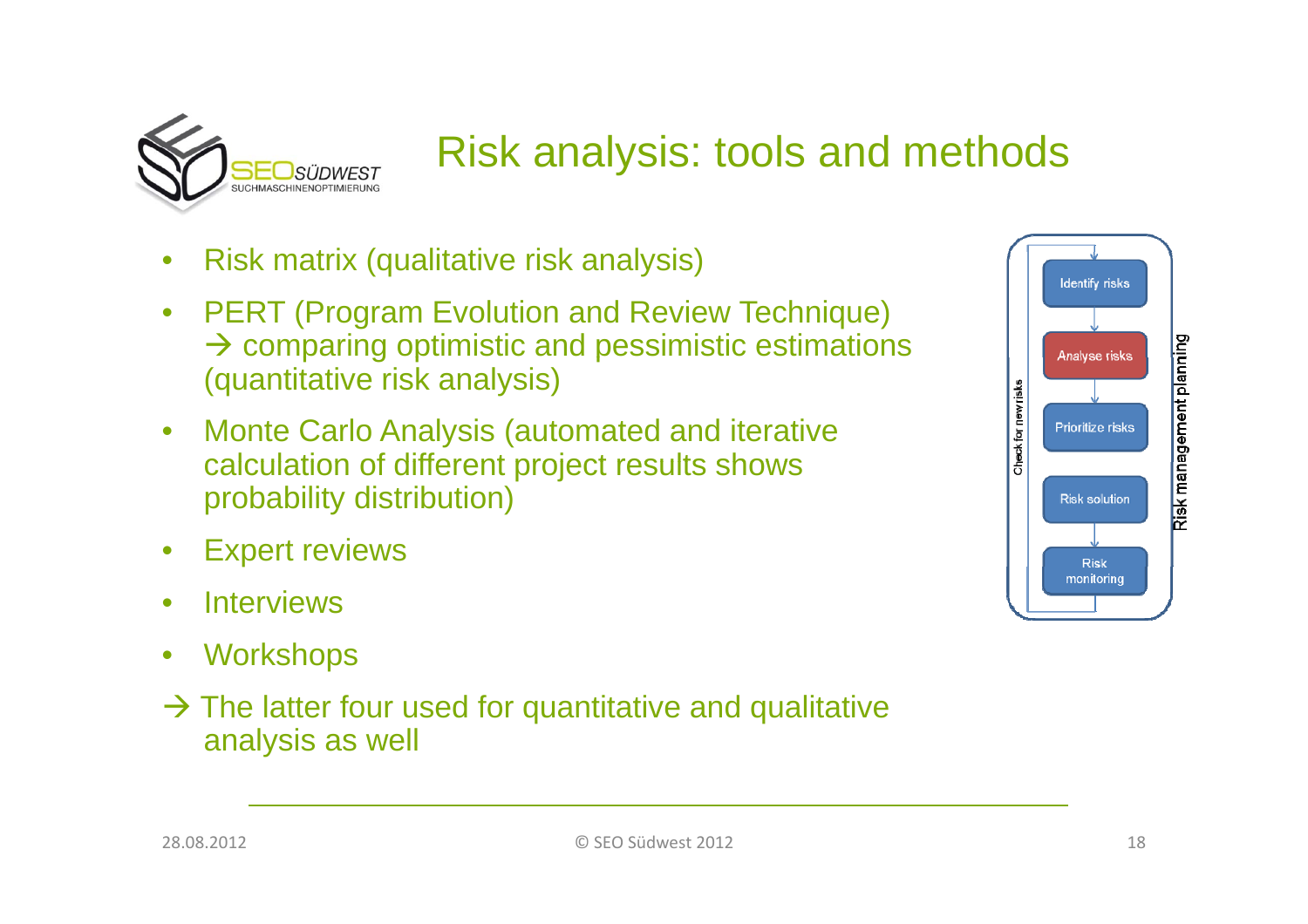

#### Risk matrix

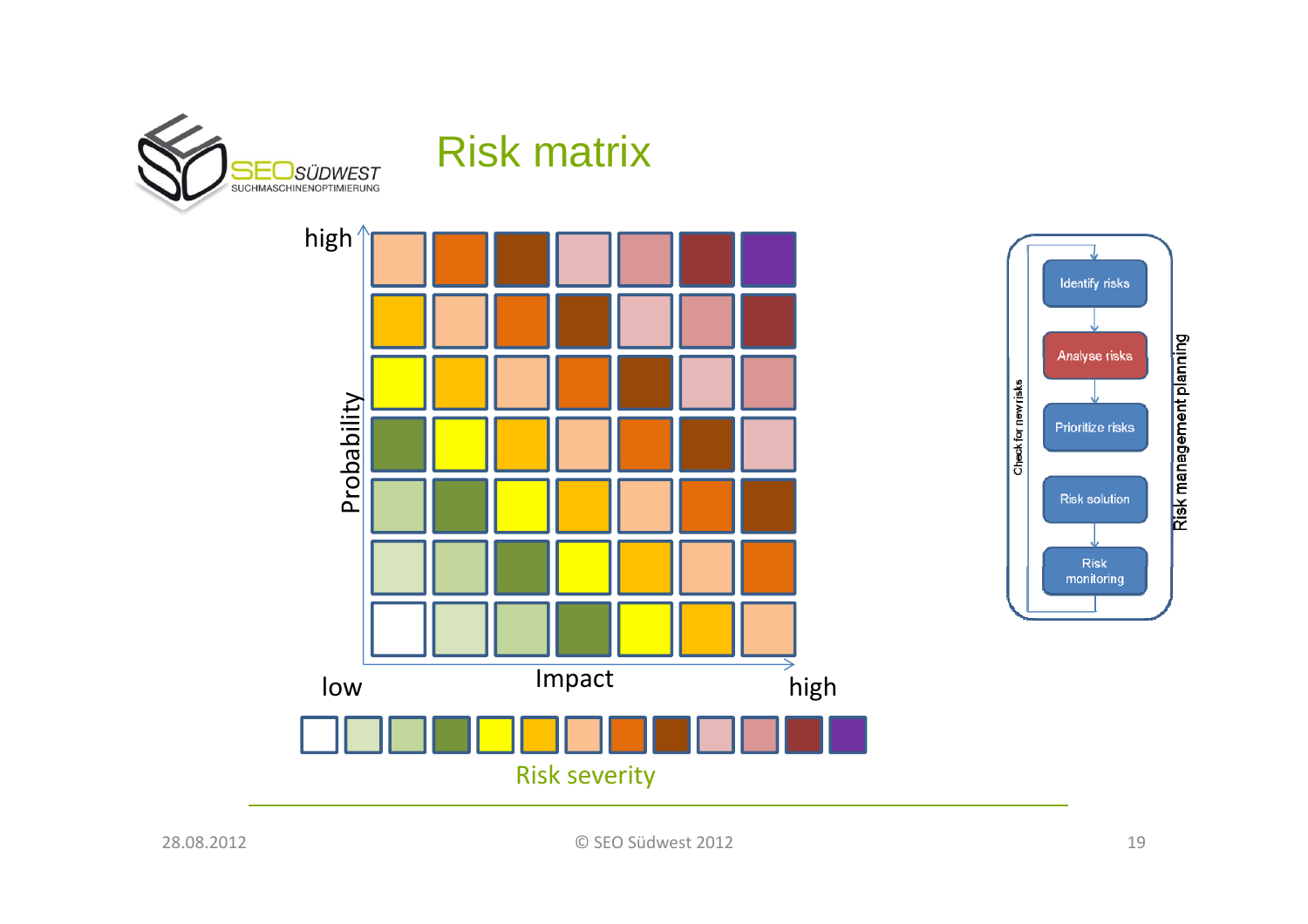

#### Risk prioritisation

- After determining risk probability and impact the  $\bullet$ order of handling risks has to be defined
- $\bullet$ • Concentrate on a set of most important risks  $\rightarrow$  top-10 list
- $\bullet$  Marginal cost for solving an additional risk have to be equal or smaller than marginal loss caused by this additional risk



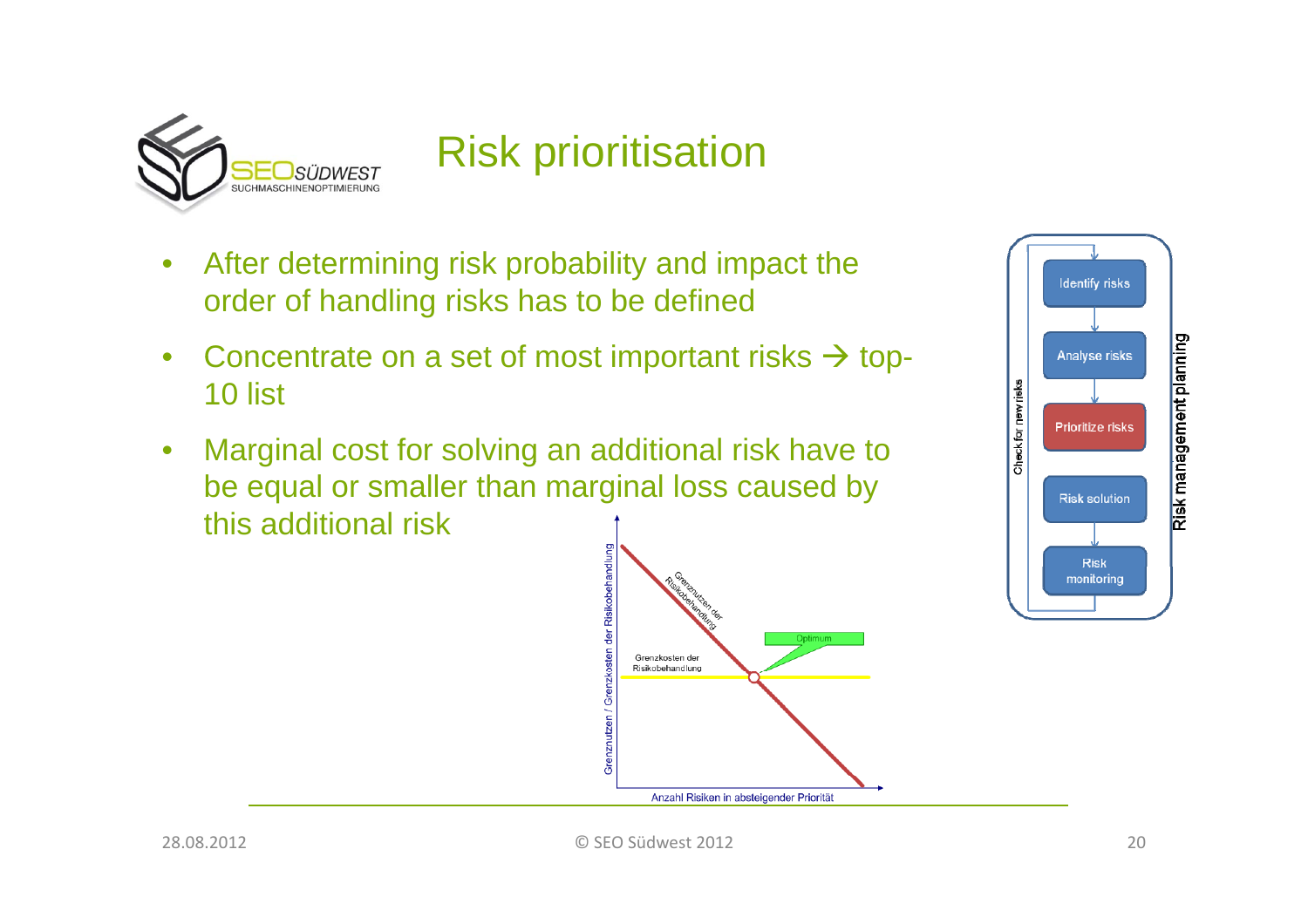

#### Risk solution

- $\bullet$ • Define counter measurements for every prioritized risk. Decide between actions concerning risk events and actions concerning risk impact.
- $\bullet$ Define responsibilities
- $\bullet$  Define those risks that no actions will be taken for(active / passive risk acceptance)
- $\bullet$ Update project plan
- • Create fallback-plan with actions to be taken if initial actions fail.

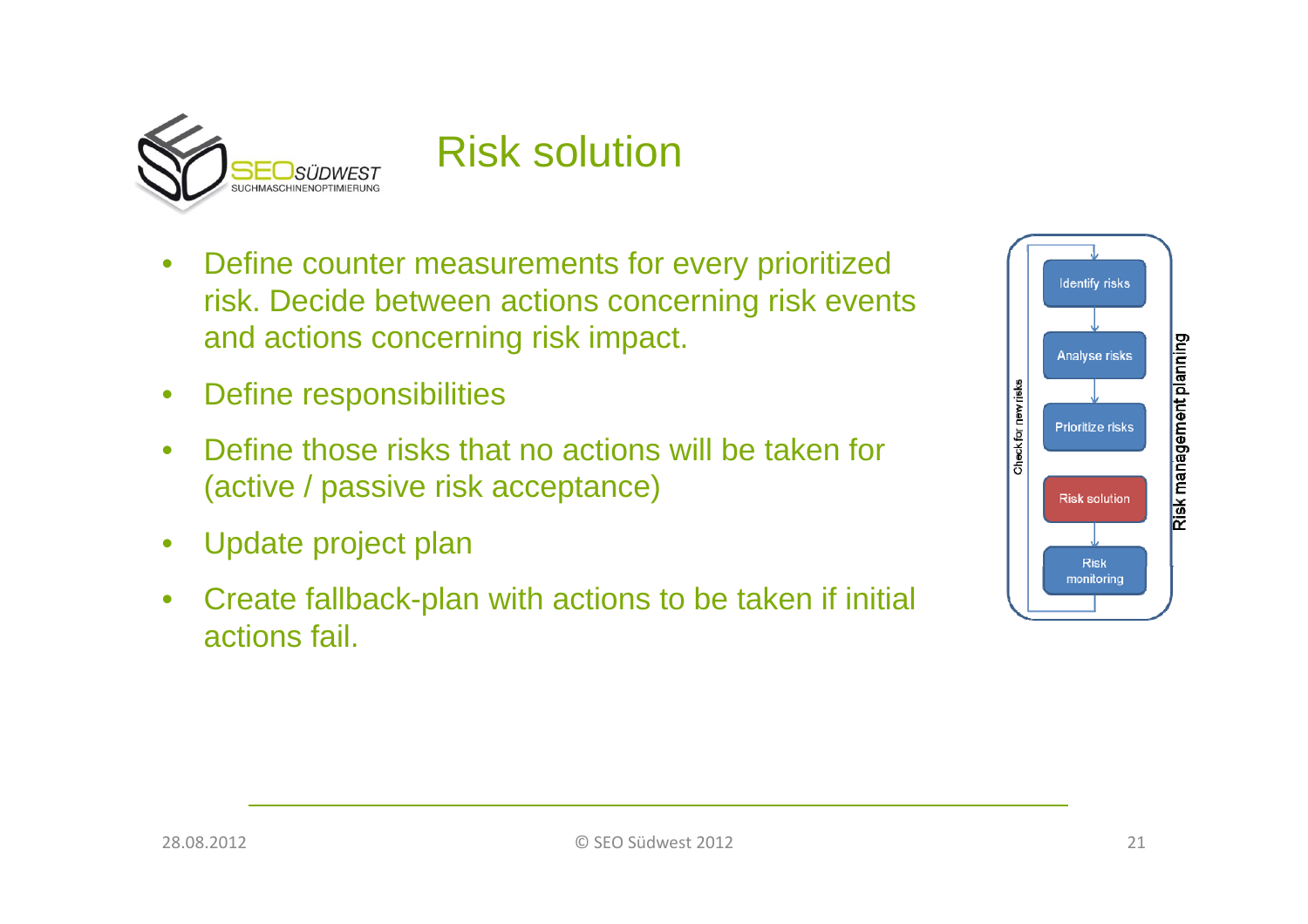

#### Risk solution - strategies

| <b>Risk</b>                      | <b>Chance</b>    | <b>Example</b>                                                                                                                        |
|----------------------------------|------------------|---------------------------------------------------------------------------------------------------------------------------------------|
| <b>Avoid</b>                     | <b>Exploit</b>   | Remove or add certain<br>tasks from / to project plan                                                                                 |
| <b>Mitigate</b>                  | <b>Emphasize</b> | Influence risk probability<br>and / or risk impact                                                                                    |
| <b>Transmit</b>                  | <b>Share</b>     | <b>Involve additional players</b><br>to handle risk or chance                                                                         |
| Acceptance (active oder passive) |                  | <b>Active: build reserves for</b><br>the case of risk occurrence<br><b>Passive: action is defined</b><br>after risk occurrence first. |

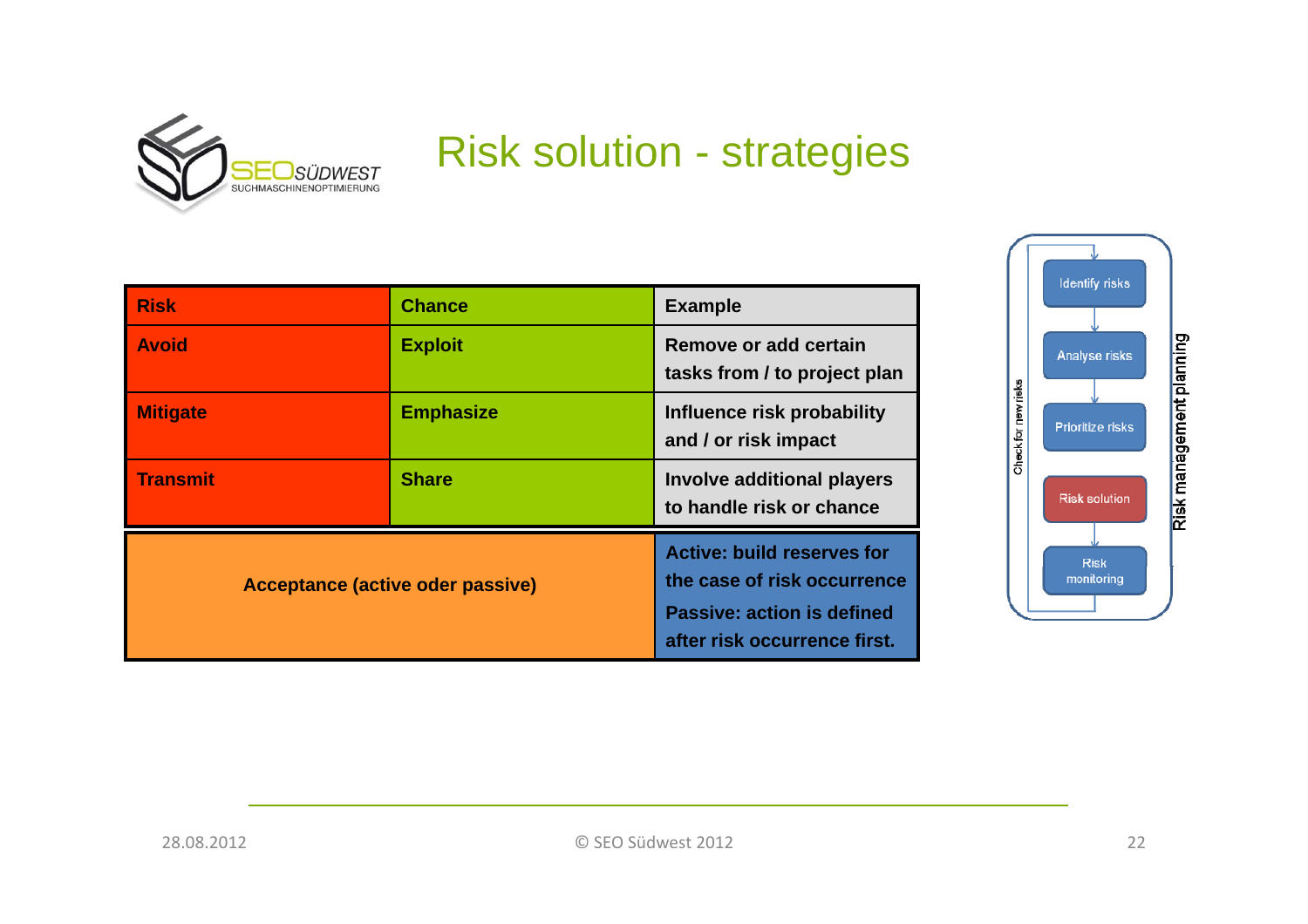

## Risk monitoring and controlling

- Check status of risks continously. Risk status should  $\bullet$ • Check status of risks continously. Risk status should<br>be part of every status meeting.
- $\bullet$ • Are there any risks that can be removed from risk index because they are no longer relevant or haven't occurred?
- Are there new risks to be analyzed?
- $\bullet$  Has there been a change of risk priorities? Is the top-list of risks still up-to-date?
- $\bullet$ Have the chosen risk solutions been appropriate?

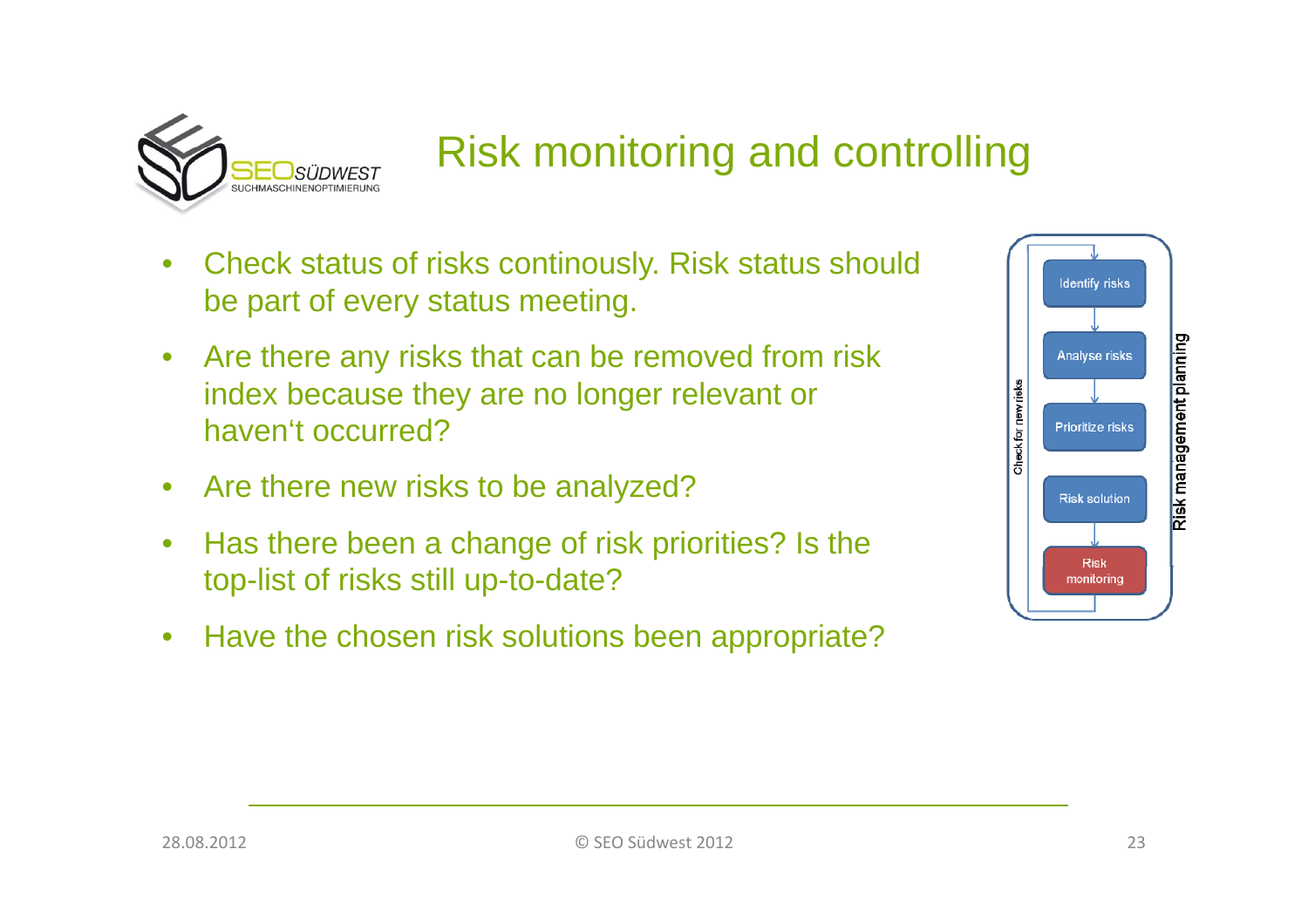

#### Resumé

•Risk management important in projects – especially when doing SEO •Risk management needs to be planned •Risk management is an iterative process

Contact information:

SEO Südwest

Christian Kunz

http://www.seo-suedwest.de

info@seo-suedwest.de

Download slides on SEO Südwest